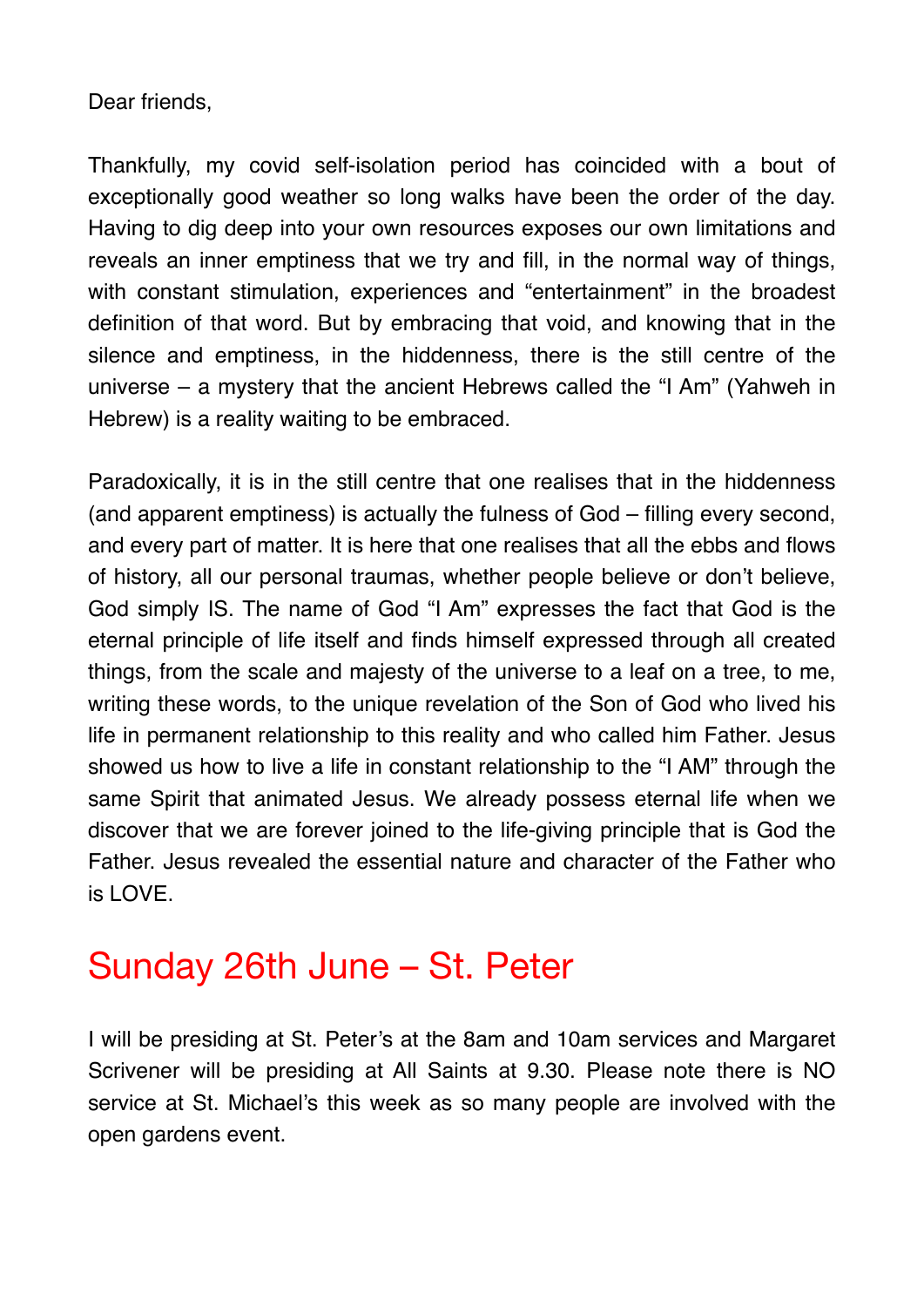**Ezekiel 3: 22-27.** Ezekiel has a religious experience of the truth and lifegiving presence of God. And the Spirit of God tells him that He will use him and speak through him to relay his words to the Israelite people, though many will refuse to listen because they are so rebellious.

**Acts 12: 1-11.** We needn't see a "miracle" here, it could be a dramatic rescue but either way the hand of God was in it. An angel is also a messenger of God (The word means the same thing in Hebrew). The take home message here is that God has big plans for Peter that means his escape and protection from Herod was necessary.

**Matthew 16: 13-19.** The pivotal declaration "You are the Messiah, the Son of the living God" is given to Peter by the Father speaking through the Spirit of God. Is "the rock" the statement of faith or Peter himself (or the church?)? Do the infallibility of Peter's pronouncements (binding and loosing) die with him or extend to his successors of the see of St. Peter? Here is the seedbed of all the arguments and schisms that have plagued the church for 2000 years.

## Open Gardens in Otterton!

This **Sunday 26th June from 11am – 5pm** there are 9 gardens to enjoy for just £5 (under 16s free). Refreshments in the village hall. Proceeds are split between the church and a local charity. Louise will be there directly after the BBQ at St. Peter's!

## Thought for the day.

I ended up killing a shrew this morning. Not on purpose you understand but our cat had brought him in and let him go and he was running around our bedroom. I fetched a Tupperware container and eventually trapped him but it was a feisty little thing and really fought to get out of the container. In trying to slide a mat under the pot so I could transfer him outside I inadvertently must have crushed him under the side of the pot. I felt profoundly sad that something that had fought so hard for his life, I had unceremoniously ended.